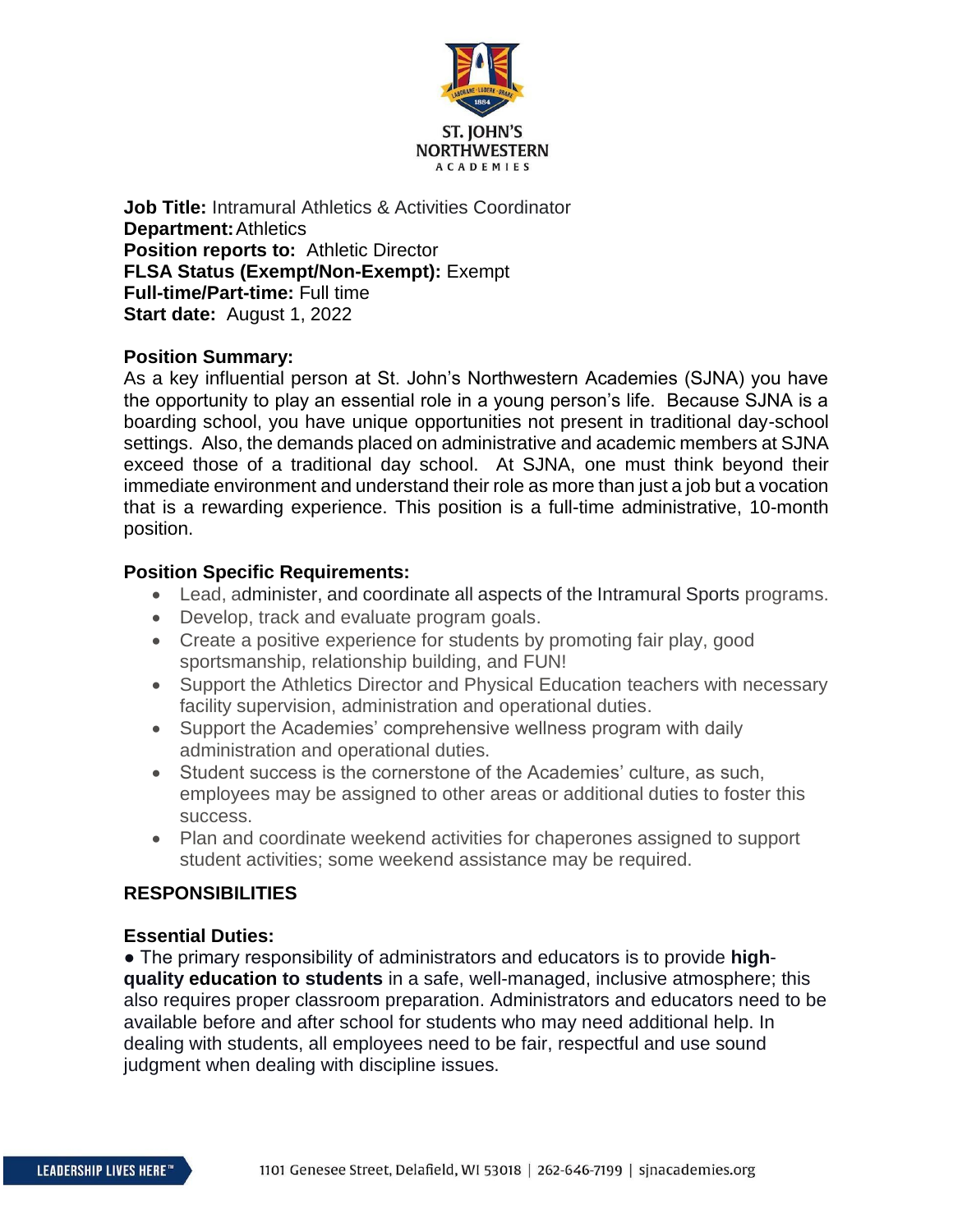**Job Title:** Intramural Athletics & Activities Coordinator **Department:**Athletics **Start date:** August 1, 2022

• All administrators and educators must provide leadership and guidance through the **Advisor Program**. In this program, adult leaders are to build healthy and appropriate relationships with the students, encourage them, and provide advice as needed.

● All employees must be **effective communicators** and **team-oriented** within the institution and with those whom we serve outside the Academies. Everyone needs to be proactive in their communications, appreciating that communication reciprocal and that seeking and receiving information is just as important as sending it out clearly. This includes reaching out to parents regularly to keep them aware of their student's progress and promptly returning parent phone calls and emails. All employees must work cooperatively with and in support of their peers, RFOs, advisors, parents, and all others in service to the best interests of the students. Overall actions, direction, and intentions should support the Academies' mission.

● All employees are also required to be **effective academic administrators**. Attendance needs to be taken promptly and accurately at the start of each class period in the online School Information System (SIS). All employees must support the Academies through supervision of **extracurricular activities and by providing support for social events (chaperone duty).**

● All administrators and educators must **support the structures of the Academies**. Both the military structure and the prefect structure are designed to support the education and development of the students. Therefore, employees need to work within those structures, supporting both at all times. While each teacher needs to express their own leadership in their classroom, it must include and support the philosophies of both Academies.

● All administrators and educators are **expected to work toward continuous improvement** of their knowledge and practice within their areas of responsibility and learning through professional development opportunities, both those presented by the school and through their own personal initiative. Appreciating that serving others is both an art and a science—demanding continuous improvement, reflective practice, and an experimental mindset—is an important and expected disposition for an SJNA faculty and staff member.

#### **Supervisory Duties:**

- Learning Commons (study hours)
- Summer Day Camp (depending on enrollment)